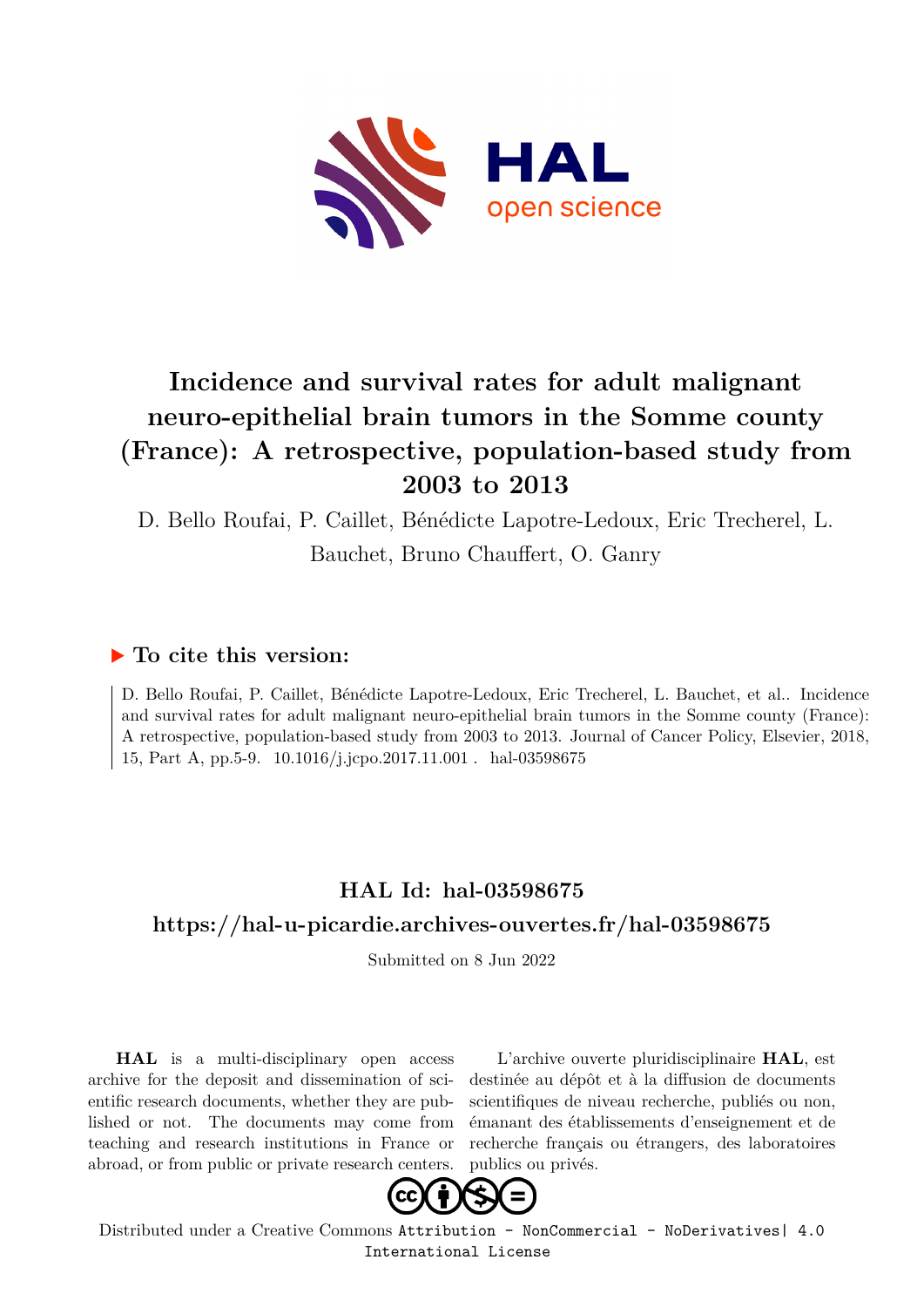Contents lists available at [ScienceDirect](http://www.sciencedirect.com/science/journal/22135383)

# Journal of Cancer Policy

journal homepage: [www.elsevier.com/locate/jcpo](https://www.elsevier.com/locate/jcpo)

# Incidence and survival rates for adult malignant neuro-epithelial brain tumors in the Somme county (France): A retrospective, population-based study from 2003 to 2013

D. Bello Roufai $^{\mathrm{a},*}$ , P. Caillet $^{\mathrm{b}}$ , B. Lapôtre-Ledoux $^{\mathrm{c}}$ , E. Trecherel $^{\mathrm{c}}$ , L. Bauchet $^{\mathrm{d}}$ , B. Chauffert $^{\mathrm{a}}$ , O. Ganry<sup>c</sup>

<sup>a</sup> Department of Clinical Oncology, Amiens University Medical Center, Amiens, France

<sup>b</sup> Department of Clinical Pharmacology, Nantes University Medical Center and UMR INSERM 1246, Nantes, France

<sup>c</sup> Department of Public Health and Somme Cancer Registry, Amiens University Medical Center, Amiens, France

<sup>d</sup> Department of Neurosurgery, Hôpital Gui de Chauliac and INSERM U1051, Montpellier, France

## ARTICLE INFO

Keywords: Neuro-epithelial primary brain tumor Population-based Incidence Survival Standard of care

# ABSTRACT

Aims: To describe the incidence and survival rates for neuro-epithelial primary brain tumors (NPBTs) in adults in the Somme county between 2003 and 2013.

Methods: By analyzing the Somme Cancer Registry, we calculated the age-standardized incidence rates (ASRs) for NPBTs. Independent effects of age, gender and period of diagnosis on the incidence were evaluated in a Poisson regression analysis. A Cox proportional hazards model was used to adjust the overall survival rates for age, gender, histologic group and period.

Results: Of the 257 registered NPBTs, 193 (75.1%) were astrocytic tumors. The subpopulations most affected by NPBTs were men (incidence rate ratio (IRR) [95% confidence interval (CI)] females/males = 0.7 [0.55–0.90],  $p < 0.001$ ) and the elderly (IRR [95% CI] = 1.02 [1.01–1.03] per year increment,  $p < 0.001$ ). The ASR [95% CI] was 4.5 [3.9–5.1] cases per 100,000 person-years. The increase in incidence [95%CI] between 2003 and 2013 was estimated to be 7.6% [3.4–11.2%] per year (p < 0.001). Survival improved significantly between the 2003–2008 period and the 2009–2013 period (hazard ratio [95%CI] = 0.70 [0.50–0.96], p = 0.03).

Conclusion: We observed an increase in the incidence of NPBTs and in survival rates between 2009 and 2013. These increases might have been due to broader, earlier access to diagnostic tools and/or improvements in treatment procedures.

# 1. Introduction

Neuro-epithelial primary brain tumors (NPBTs) are rare. In 2009, they accounted for just  $2\%$  (n = 4491) of all malignant tumors in adults in France (a country with 64.7 million inhabitants at that time) [1]. The prognosis is poor, with a five-year survival rate of 19% [2]. Although the incidence of NPBTs has increased in all age groups, the elderly seem to have been particularly affected [3–6]. This trend has mainly been imputed to population ageing and improved diagnostic procedures (such as medical imaging [7] or neurosurgical biopsies) but is not observed worldwide or at all time points. The overall incidence of malignant brain tumors (all histologic types) increased by 1.1% a year between 1980 and 2012 in adults in France [8] but decreased by 3.1% a year between 2008 and 2010 in adults in the United States [9].

Data on NPBTs from European population-based studies are scarce,

and most of the published studies were performed in Scandinavia [10–12]. The survival rate varies from one type of neuro-epithelial tumor to another. For astrocytic tumors (which have the worst prognosis), the number of therapeutic options has increased over the last decade with the emergence of novel procedures for surgery, radiation therapy, chemotherapy and targeted therapy, and combinations thereof.

The primary objective of the present study was to describe the agestandardized incidence rates (ASRs) for NPBTs in the Somme county of France (by age and by gender) and to assess changes in these parameters between 2003 and 2013. The secondary objectives were to describe the overall survival rates and the treatments administered to patients with grade IV astrocytic tumors (the most incident and lethal histologic subtype).

⁎ Corresponding author at: Department of Clinical Oncology, Amiens University Medical Center, Avenue René Laennec, Amiens 80000, France. E-mail address: [bellodiana@yahoo.fr](mailto:bellodiana@yahoo.fr) (D. Bello Roufai).

<https://doi.org/10.1016/j.jcpo.2017.11.001> Received 12 September 2017; Accepted 17 November 2017 Available online 21 November 2017

2213-5383/ © 2017 Published by Elsevier Ltd. This is an open access article under the CC BY-NC-ND license (http://creativecommons.org/licenses/BY-NC-ND/4.0/).





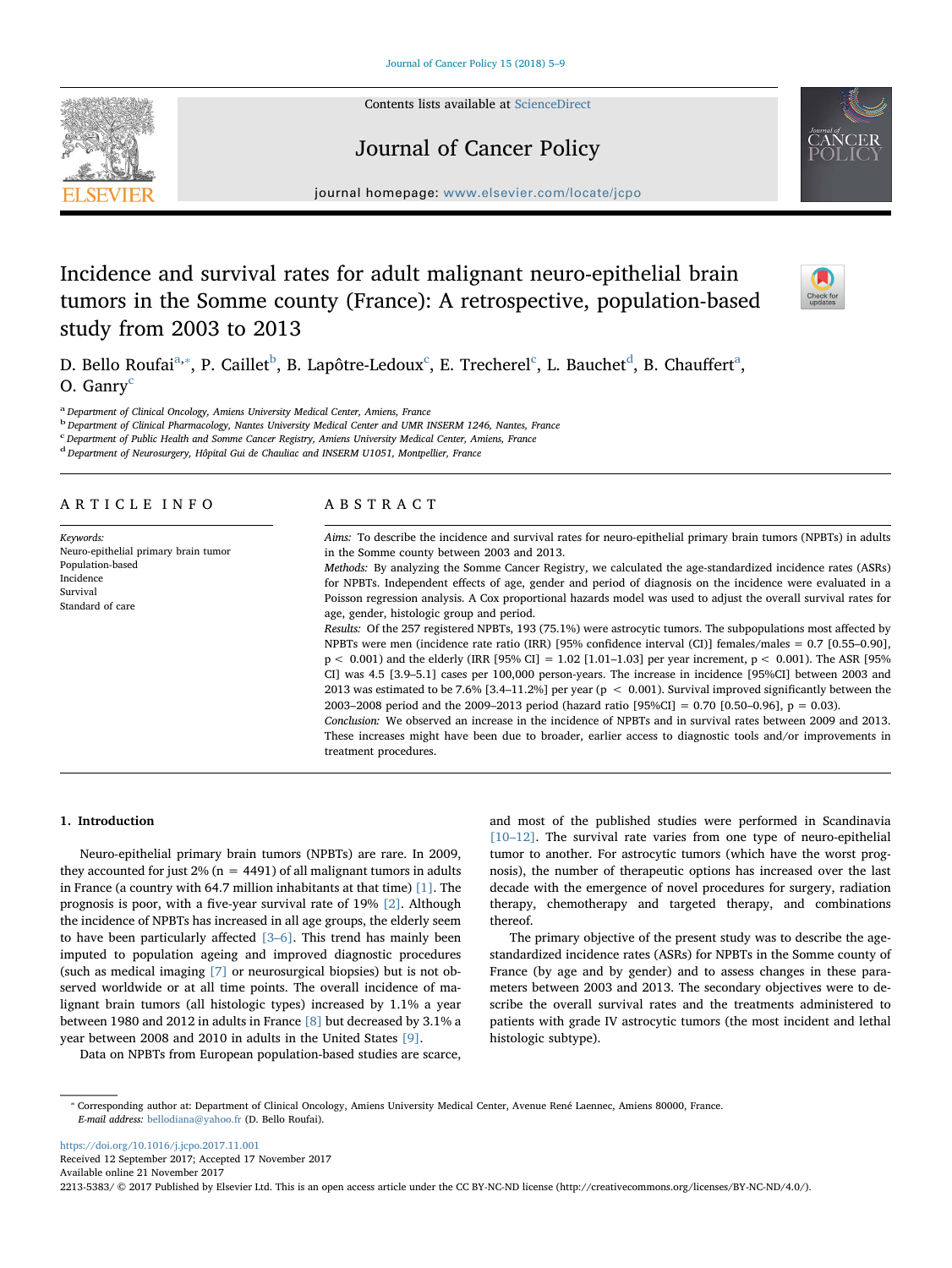#### Table 1

Incidence by gender and histologic subtype (according to the WHO 2007 classification).

| Histologic subtype                       | Both genders |       |           | Women |             |     |      | Men       |     |               |     | Gender ratio $(M/F)$ |           |     |                 |     |
|------------------------------------------|--------------|-------|-----------|-------|-------------|-----|------|-----------|-----|---------------|-----|----------------------|-----------|-----|-----------------|-----|
|                                          | n            | $\%$  | <b>CR</b> | ASR   | [95%CI]     | n   | $\%$ | <b>CR</b> | ASR | [95%CI]       | n   | $\frac{0}{0}$        | <b>CR</b> | ASR | [95%CI]         |     |
| Astrocytic tumors                        | 193          | 75.08 | 4.2       | 3.0   | $2.5 - 3.5$ | 76  | 71.7 | 3.2       | 2.2 | $1.7 - 2.9$   | 117 | 77.5                 | 5.3       | 3.8 | $3.1 - 4.7$     | 1.5 |
| Oligodendroglial tumors                  | 20           | 7.79  | 0.4       | 0.5   | $0.3 - 0.7$ | 8   | 7.6  | 0.5       | 0.5 | $0.2 - 0.1.0$ | 12  | 7.9                  | 0.5       | 0.6 | $0.3 - 1.1$     | 1.5 |
| Oligoastrocytic tumors                   | 29           | 11.28 | 0.8       | 0.7   | $0.5 - 1.1$ | 15  | 14.2 | 0.9       | 0.9 | $0.5 - 1.6$   | 14  | 9.3                  |           |     | $0.5 - 1.7$     | 0.9 |
| Ependymal tumors                         | 5            | 1.95  | 0.1       | 0.1   | $0 - 0.3$   | 2   | 1.9  |           |     |               | 3   | 2.0                  |           |     |                 |     |
| Neuronal and mixed neuronal-glial tumors | .5           | 1.95  | 0.1       | 0.1   | $0 - 0.3$   | 3   | 2.8  |           |     |               | 2   | 1.3                  |           |     |                 |     |
| Embryonal tumors                         | 4            | 1.56  | 0.1       | 0.1   | $0 - 0.3$   |     | 0.9  |           |     |               | 3   | 2                    |           |     |                 |     |
| Other neuro-epithelial tumors            |              | 0.39  |           |       |             |     | 0.9  |           |     |               | 0   | $\mathbf{0}$         |           |     |                 |     |
| Total                                    | 257          | 100   | 5.7       | 4.5   | $3.9 - 5.1$ | 106 | 100  | 4.6       | 3.4 | $2.8 - 4.3$   | 151 | 100                  | 6.8       | 5.5 | $4.6 - 6.6$ 1.4 |     |

The bold values corresponds to the results of the whole population described in thus study. ASR: age-standardized incidence rate, CI: confidence interval, CR: crude incidence rate.

### 2. Materials and methods

The Somme Cancer Registry (SCR) is a population-based cancer registry located in the Somme county of northern France (population in 2014: 571,461). The SCR's main information sources are public- and private-sector hospitals and, in particular, the latter's central laboratories and pathology departments. Malignant, borderline and benign brain tumors are registered.

#### 2.1. Data selection

The present study's data were extracted from the SCR database. We selected adult patients ( $\geq$ 18 years of age) who had been diagnosed with a malignant NPBT between January 1st, 2003, and December 31st, 2013. The International Classification of Disease for Oncology (3rd edition) [13] was used to code the tumors in terms of their morphology and topography (code C71). The tumors were sorted into histologic subgroups according to the 2007 World Health Organization (WHO) classification [14] for tumors of the central nervous system (CNS). Benign tumors, cases lacking histologic confirmation, meningeal, soft tissue and spinal cord tumors, and primary brain lymphomas were excluded from the study. For grade IV astrocytic tumors, the treatment provided was determined by inspection of the patient's medical files.

#### 2.2. Statistical analysis

Incidence was calculated both as crude rate (CR) and as a world ASR for both genders and for men and women separately. We examined the period ranging from 2003 to 2013 and then each year within this period. The incidence rate was calculated as the number of new NPBT cases for 100,000 person-years for each year and (for five-year age groups) according to the age at diagnosis. Census data on the Somme county's population for each time period was obtained from the French National Institute of Statistics and Economic Studies (Institut National de la Statistique et des Études Économiques) [15].

To define whether the incidence of NPBTs decreased or increased over time, we applied a Poisson regression model (adjusted for age, gender and period) after confirming the absence of overdispersion.

Overall survival was calculated from the date of diagnosis and the censoring date was either January 15th, 2016, the date of last follow-up or the death date (whichever occurred first).

The Kaplan-Meier method was used to estimate survival. A log-rank test was used to compare survival among the different histologic subgroups. We did not include neuronal, embryonal and mixed tumors in this analysis, given the small sample size in these subgroups. A Cox proportional hazards model was built to assess the effect of gender, age, histologic subtype and period (2003–2008 or 2009–2013) on survival, after verification of the proportionality assumption.

Descriptive statistics were used to evaluate first-, second- and thirdline treatments for grade IV astrocytic tumors. The results are presented as frequencies (i.e. proportion of percentage of glioblastomas treated with a given modality).

#### 3. Results

A total of 257 new cases were reported by the SCR between 2003 and 2013. The median (interquartile range) follow-up time was 17 (31) months. 97 patients (38%) were alive on January 15th, 2016. The mean age was 55.7, and males accounted for 151 cases (58.7%).

According to the 2007 WHO classification, the histologic subgroups were distributed as follows: 193 (75.1%) astrocytic tumors, 29 (11.3%) oligoastrocytic tumors, 20 (7.8%) oligodendroglial tumors, 5 (1.9%) ependymal tumors, 5 (1.9%) neuronal and mixed neuronal-glial tumors, 4 (1.6%) embryonal tumors and 1 (0.4%) chordoid glioma of the third ventricle (classified in the "other types of neuro-epithelial tumors" group). The most frequent astrocytic tumors were glioblastomas, followed by diffuse astrocytomas.

# 3.1. Incidence

During the period 2003–2013, the CR for NPBTs (all types) among adults in the Somme county was 5.7 cases per 100,000 person-years, and the ASR [95% CI] was 4.5 [3.9–5.1] per 100,000 person-years. For women and men, the CR was respectively 4.6 and 6.8 per 100,000 person-years, and the ASR [95% CI] was 3.4 [2.8–4.3] and 5.5  $[4.6–6.6)$  person-years respectively. The overall gender ratio  $(M/F)$  was 1.4 (Table 1). The highest incidence was found for astrocytic tumors (ASR [95%CI]: 3.0 [2.5–3.5] per 100,000 person-years), followed by oligoastrocytic tumors (0.7 [0.5–1.1] per 100,000 person-years) and oligodendroglial tumors (0.5 [0.3–0.7] per 100,000 person-years).

Age-specific incidence rates by gender are described in Fig. 1. The number of cases rose progressively from the age of 30 onwards, and the age-specific incidence rate [95%CI] peaked at 14.2 [12.4–15.7] per 100,000 person-years in the 60–64 age group. For NPBT cases as a whole, 82 (31.9%) occurred in patients aged 65 or over. These age trends were observed for both men and women.

The age-adjusted incidence increased significantly from 2003 to 2013. In the multivariate analysis of the incident cases adjusted for age group, year period and gender, this variation over time translates into an annual increase [95%CI] of 7.6% [3.4–12.0]. Similarly, the number of incident cases rose significantly per year of age (incidence rate ratio (IRR)  $[95\%CI] = 1.02 [1.01-1.03]$ ;  $p = 0.006$ ) and with male gender  $\left($  IRR<sub>F/M</sub> = 0.70 [0.55–0.90]) (Table 2).

#### 3.2. Survival

The median [95%CI] overall survival (from the date of histologic diagnosis onwards) was 19 [16–25] months. The patients with the best 5-year overall survival rates [95%CI] were those diagnosed with embryonal tumors (100% [100–100]), followed by those with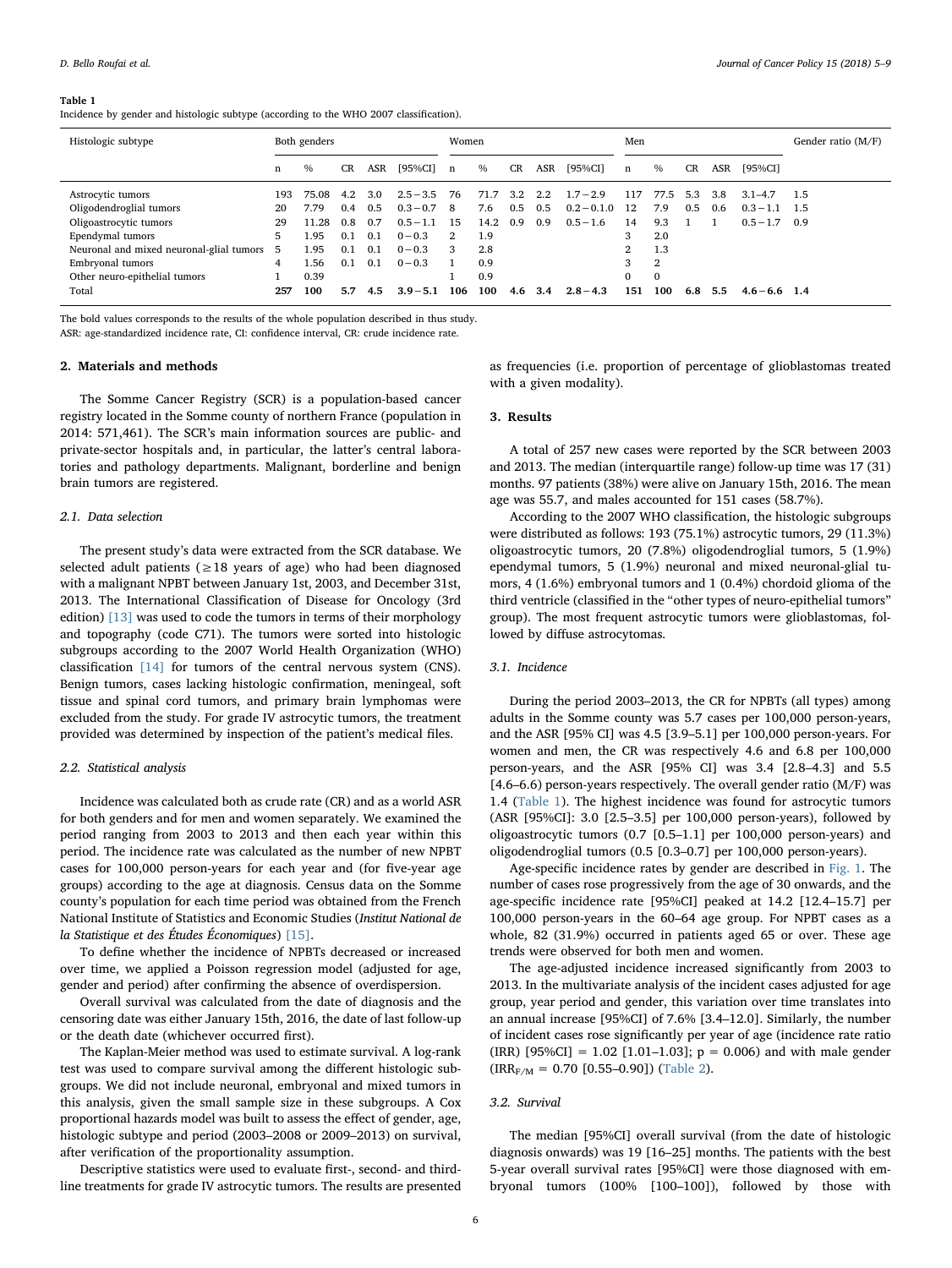

The results of a multivariate analysis of incident cases by age, period and gender.

|                                              | Incidence rate ratio 95%CI |                                                 | D                           | APC. | 95%CI        |
|----------------------------------------------|----------------------------|-------------------------------------------------|-----------------------------|------|--------------|
| Period <sup>a</sup><br>Age<br>Gender $(F/M)$ | 1.07<br>1.02<br>0.70       | $1.03 - 1.12$<br>$1.01 - 1.03$<br>$0.55 - 0.90$ | < 0.001<br>0.006<br>< 0.001 | 7.6  | $3.4 - 12.0$ |

The bold values correspond to the significance of the confidence interval given for period age and gender.

CI: confidence interval; APC: annual percentage change.

<sup>a</sup> Each period is defined as a calendar year.

#### Table 3

The results of a multivariate analysis of survival by age, gender, period and histologic subgroup (using astrocytic tumors as the reference subgroup).

|                                                                                              | <b>HR</b>                            | 95%CI                                                                             | p value                                          |
|----------------------------------------------------------------------------------------------|--------------------------------------|-----------------------------------------------------------------------------------|--------------------------------------------------|
| Age<br>Gender $(F/M)$<br>Oligodendroglial tumors<br>Oligoastrocytic tumors<br>Period $(B/A)$ | 1.03<br>1.12<br>0.13<br>0.44<br>0.70 | $1.02 - 1.04$<br>$0.81 - 1.54$<br>$0.04 - 0.40$<br>$0.25 - 0.81$<br>$0.50 - 0.96$ | < 0.0001<br>0.50<br>${}< 0.001$<br>0.007<br>0.03 |
|                                                                                              |                                      |                                                                                   |                                                  |

HR: hazard ratio; CI: confidence interval; Period A: 2003–2008, Period B: 2009–2013.

oligodendroglial tumors (84.7% [70.2–100]). Astrocytic tumors presented the worst survival rates, with a 5-year overall survival rate [95%CI] of 19% [13.2–27.4]. The Kaplan-Meier survival curves for the three main histologic subgroups differed significantly from each other (log rank test:  $p < 0001$ ). Oligodendroglial and oligoastrocytic tumors were associated with a better prognosis than astrocytic tumors, with a relative risk reduction in death of 87% (hazard ratio (HR) [95%CI]  $= 0.13$  [0.04-0.40];  $p < 0.001$ ) and 56% (HR = 0.44 [0.25-0.81];  $p < 0.007$ ), respectively. Survival has increased since 2009 (HR<sub>2003-</sub>  $_{2008/2009-2013} = 0.70$  [0.50-0.96]; p < 0.03). The median [95%CI] overall survival time was 14 months [10–22] between 2003 and 2008 and 20 months [16–36] thereafter. Age had an independent, negative effect on survival (HR  $[95\% CI] = 1.03$   $[1.02-1.04]$  per year of age; p < 0.0001) (Table 3).

## 3.3. Treatment

The first-, second- and third-line treatments given to the 159 patients with grade IV astrocytic tumors (i.e. glioblastomas, including giant cell glioblastomas) are summarized in Fig. 2. Data were missing for 3 (1.9%) of the 159 patients. In terms of first-line treatments, 72 (45.3%) patients underwent complete macroscopic resection and Fig. 1. Age-specific incidence rates by gender.

31(19.5%) underwent partial macroscopic resection. The remaining 35.2% of the cases were diagnosed on the basis of a biopsy alone. The Stupp protocol (introduced in the Somme county in 2006) was applied in 60.4% cases. This protocol is based on a combination of radiotherapy and daily chemotherapy with temozolomide, and is generally followed by six cycles of adjuvant chemotherapy with temozolomide (5 days a month). Twenty-one cases treated with the Stupp protocol (13.2%) received more than the usual six adjuvant temozolomide cycles. The physicians mostly justified this choice by the persistence of residual tumor tissue after six cycles. Bevacizumab (an antiangiogenic therapy for glioblastoma introduced in 2010 in the Somme county) was given to 21 (13.2%) patients; it was combined with either temozolomide and radiotherapy (according to the AVAGLIO protocol [16]) or neoadjuvant temozolomide alone. Eleven patients (6.9%) received carmustine implants (9 after complete macroscopic resection and 2 after partial macroscopic resection), followed by the Stupp protocol in 10 cases (Fig. 2a).

Seventy-seven (48.4%) patients received second-line treatment: 47 (29.6%) received bevacizumab (administered in combination with chemotherapy in 29 (18.2%) cases and administered alone as a symptomatic anti-edema treatment in 15 (9.4%) cases) (Fig. 2b).

Twenty-five (15.7%) patients initiated a third line treatment. Bevacizumab (usually combined with chemotherapy) was administered to 16 (10.1%) patients (Fig. 2c).

## 4. Discussion

Our data showed an ASR of 4.5 per 100,000 person-years for NPBTs in the Somme county of northern France. Over the 11-year study period, we observed a mean annual increase of 7.6%. Age and gender had independent effects on the incidence of NPBTs. Our data also revealed an increase over time in survival for patients with NPBTs − particularly since 2009. Lastly, our results showed that the most frequently administered first-line therapies were surgery and/or the Stupp protocol and that the most frequently administered second- or third-line treatment was bevacizumab (alone or combined with other therapies).

The SCR population-based cancer registry provides exhaustive, reliable information on the incidence and survival of NPBT among the 571,000 inhabitants living in the Somme county. Our study thus constitutes an accurate, up-to-date description of the incidence of NPBTs in this area between 2003 and 2013. Although our sample may not be representative on the French national or European scale, the present study is (to the best of our knowledge) the first to use data from a population-based cancer registry to describe the epidemiology of NPBT in France over the last decade. The most recently published literature data covered a period ending in 2002 [17].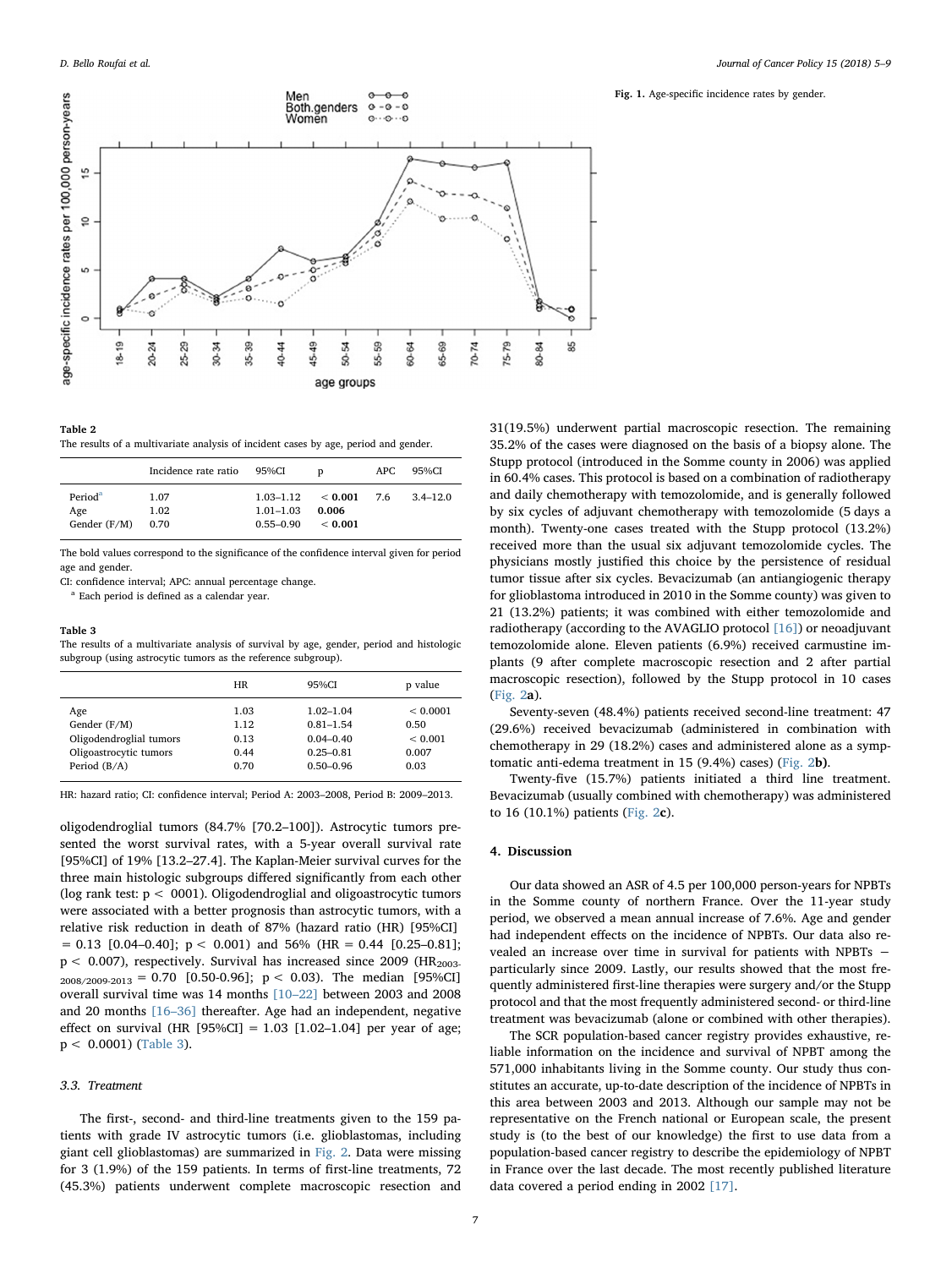

Fig. 2. (a) Distribution of first-line treatments in the 159 patients with glioblastomas. (b) Distribution of second-line treatments in patients with glioblastoma (77 ou of 159). (c) Distribution of third-line treatment in patients with glioblastoma (25 out of 159).

Our work focused exclusively on tumors with histologic confirmation, although 10.8% of the brain tumors registered in the SCR over the 11-year study period were undefined. A previous study of central nervous system tumors in the Somme county (1988–1997) reported that 11.2% were undefined [18], and a recent study in Girona (Spain) reported a value of 41% [19]. These disparities between registries probably reflect differences in diagnostic practice. Over the last decade, oncogeriatric units have been implemented in most cancer centers in the Somme, and physicians have been encouraged to refer their patients to an expert center for diagnosis.

The overall characteristics of neuro-epithelial brain tumors included in the SCR during the 11-year study period are consistent with the findings of most other studies in this field. The overall incidence increased dramatically with age, and men had a significantly higher risk of developing these tumors [20–22].

The observed increase in ASR rates may be due to (amongst other things) population aging, better access to diagnosis tools for elderly patients, and improvements in neurosurgery. Nevertheless, we cannot rule out the occurrence of changes in potential risk factors. However,

neither the SCR's registration procedure nor the use of imaging technologies changed significantly during the study period.

The more pronounced increase in incidence in men than in women suggests the involvement of gender-related factors. Some studies have reported a protective effect of menopause or bilateral oophorectomy [23], although the increased use of hormones by women since the 1960s (with the introduction of oral contraception, hormone replacement therapy, and sterility treatments) may also account for this effect.

With regard to the survival of patients with ependymal, embryonal neuronal and mixed-neuronal glial tumors, our results corroborate the literature data [17]. However, the small number of cases prevented us from computing survival estimates for these particular NPBTs. Despite this limitation, our work revealed a significant increase in overall survival from 2003 to 2013 for all other NPBTs and confirmed the significantly poorer prognosis for astrocytic tumors.

Survival of NPBTs has not improved in Europe from 1988 to 2002, which suggests that treatment procedures have not progressed during this period [24]. Visser et al. described an increase in 1-year relative survival of 10–12% in most European regions from 2002 to 2007 −